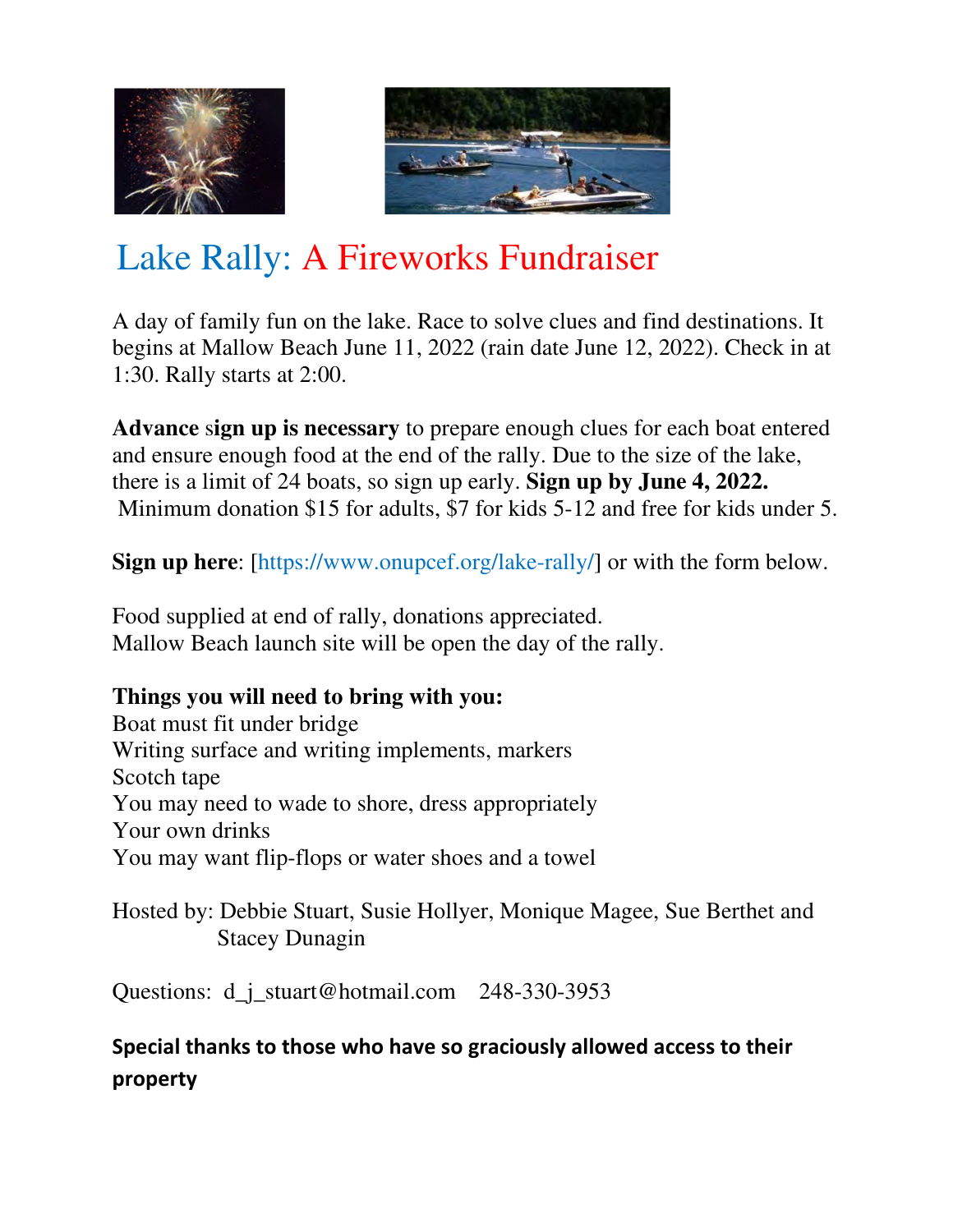### **Rules**

Violation of lake rules results in immediate disqualification

Violation of rally rules results in disqualification

Number of people on boat is only limited by the **legal capacity** of the boat – cost is per person.

You are responsible for any property damage you cause.

All passengers on the boat are considered participating.

Once you pick up your clue, move away from the site to solve it. Only get the envelope that corresponds to your boat number.

Because this is a fund raiser, no refunds, unless you find someone to replace you or we have a waiting list